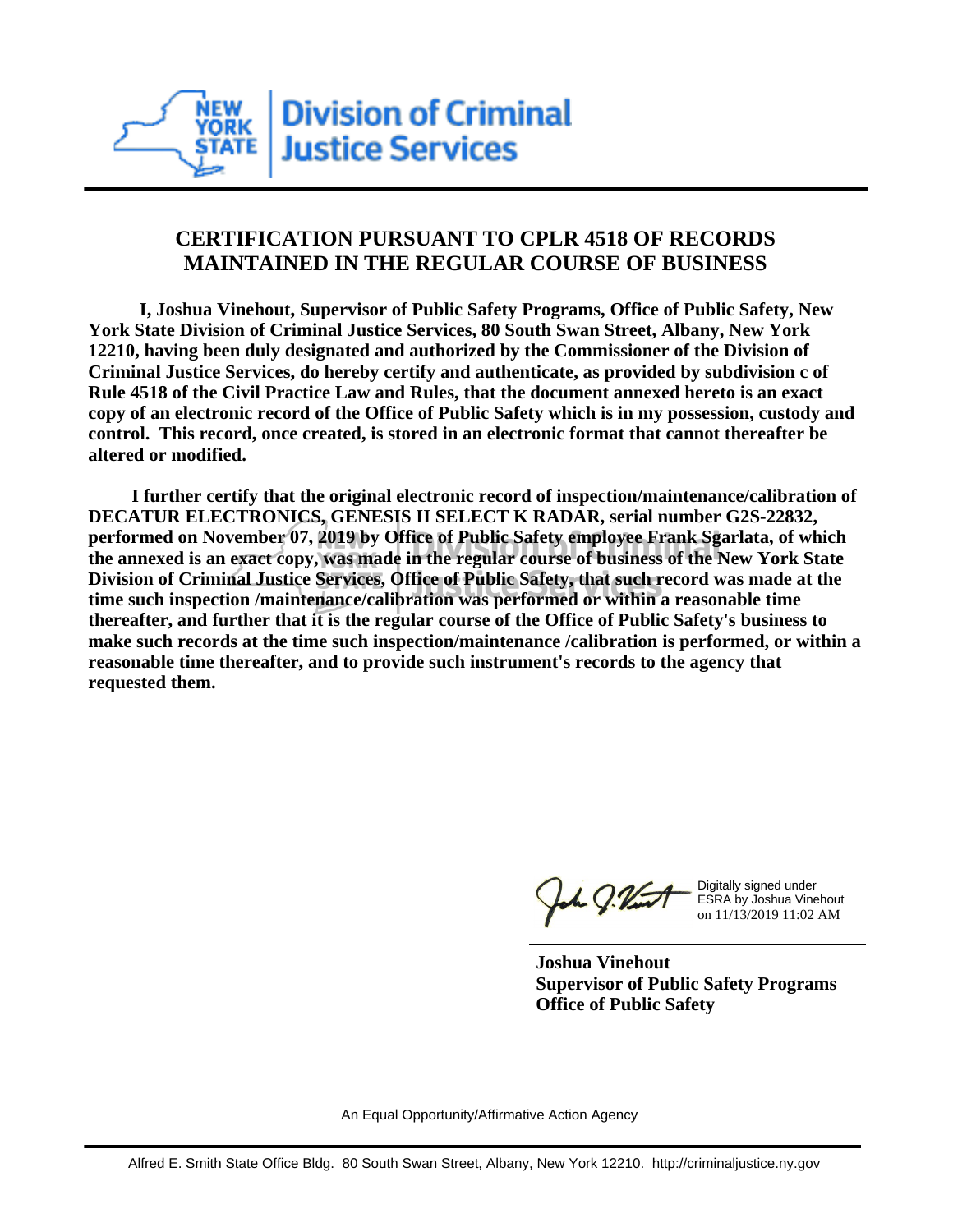## **RADAR RECORD OF INSPECTION / MAINTENANCE / CALIBRATION**

**Name of Submitting Agency: Hudson Falls Village Police Department Manufacturer: DECATUR ELECTRONICS Model: GENESIS II SELECT K Date: November 07, 2019** Serial Number: G2S-22832

 **I hereby certify that DECATUR ELECTRONICS RADAR, model GENESIS II SELECT K, serial number G2S-22832/ / G2SKD-06974 / / G2SKD-06987, has been calibrated using standards whose accuracies are established by the National Bureau of Standards, or have been derived by the ratio type of self calibration techniques. Calibration has been effected by controlled tests performed on the date indicated above.**

| <b>Test No</b> | <b>Internal Standard</b>                   | <b>Test Result</b> |
|----------------|--------------------------------------------|--------------------|
|                | 60 MPH                                     | 60 MPH             |
| <b>Test No</b> | <b>Certification Standard (Stationary)</b> | <b>Test Result</b> |
|                | 65 MPH                                     | 65 MPH             |
|                | 35 MPH<br>YORK                             | 35 MPH             |
| <b>Test No</b> | <b>Certification Standard (Moving)</b>     | <b>Test Result</b> |
|                | 65 MPH                                     | <b>30 MPH</b>      |
|                | 35 MPH                                     |                    |

**Turning Fork Certification / Date of Certification: November 07, 2019**

| <b>Serial Number</b> | <b>Frequency</b> | <b>Test Result</b> |
|----------------------|------------------|--------------------|
| 206406               | 4735 HZ          | 65 MPH             |

**The above stated tuning fork has been tested and found to oscillate at 4735 Hertz. It will cause a calibration signal of 65 MPH when used with a Doppler traffic radar operating at 24,150 Mhz.**

| <b>Serial Number</b> | <b>Frequency</b> | <b>Test Result</b> |
|----------------------|------------------|--------------------|
| <u> 206371 - </u>    | 2539 HZ          | 35 MPH             |

**The above stated tuning fork has been tested and found to oscillate at 2539 Hertz. It will cause a calibration signal of 35 MPH when used with a Doppler traffic radar operating at 24,150 Mhz.**

 **I further certify that the entries made in these records were made at the time that the inspection /maintenance/calibration of the above identified RADAR was performed, or within a reasonable time thereafter.**

 *page 1 of 2* 

Digitally signed under ESRA by Frank Sgarlata on 11/7/2019 12:55 PM

**\_\_\_\_\_\_\_\_\_\_\_\_\_\_\_\_\_\_\_\_\_\_\_\_\_\_\_\_\_\_\_\_\_\_\_\_\_**

**Frank Sgarlata Highway Safety Equipment Technician Office of Public Safety**